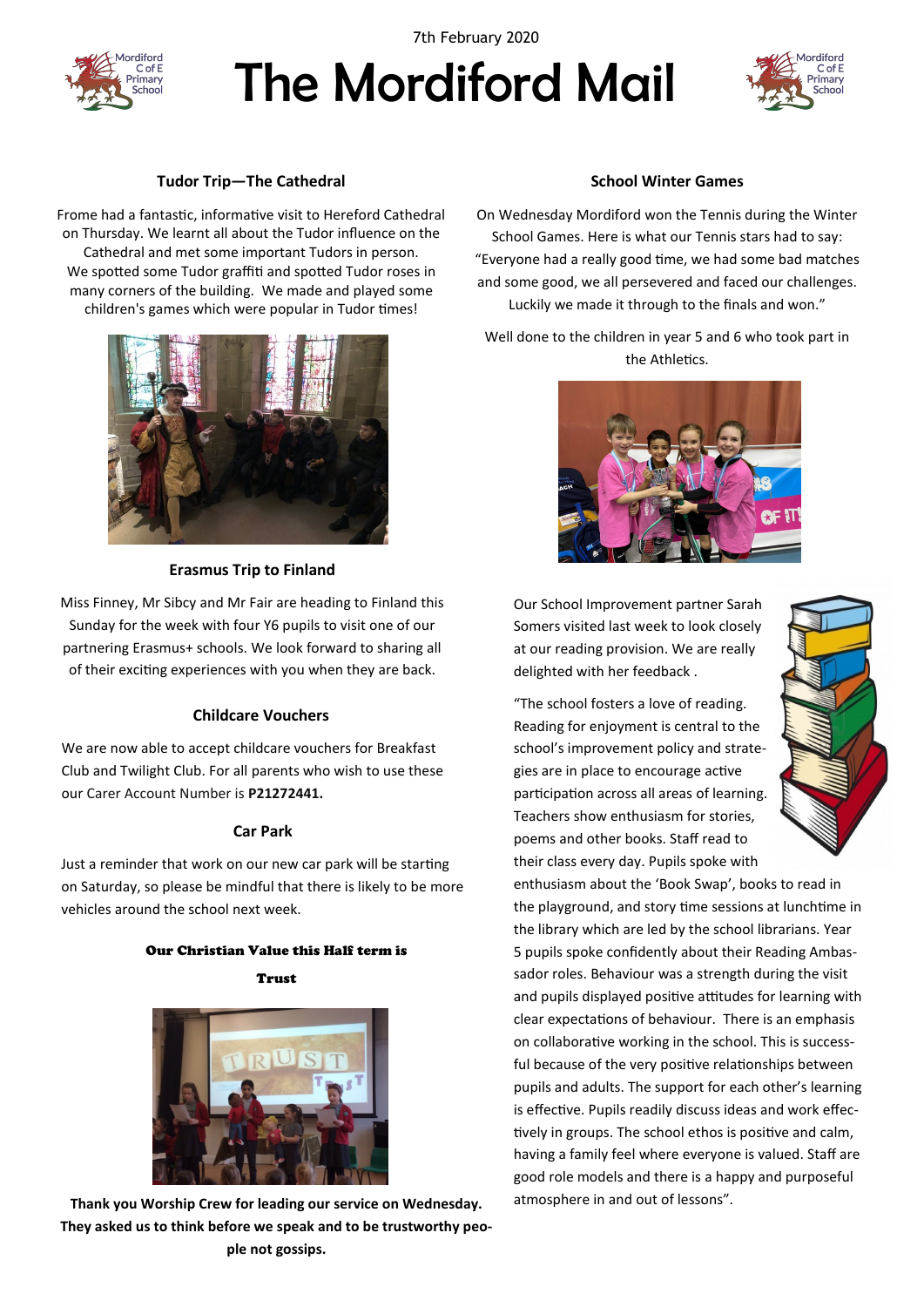

# **STARS OF THE WEEK**



**Miss Finney's Star: Enya Hughes-Fernandez**

# **The Little Cup of Kindness: Harry Betteridge**

#### **Bela (Rec)**

For trying her hand at new activities and having a go and persevering. It is great to see you showing the confidence to take a more active part in group discussions. We love hearing your thoughtful ideas. Well done.

#### **Richard (Yr 1)**

For always trying to 'be the best you can be.' You consistently show great determination and resilience with all tasks and you should be very proud of all you have achieved so far this year. Thank you for being a wonderful member of Monnow Class.

#### **Daniel (Yr 2)**

What a superstar in maths you have been. You spotted an error and worked confidently to solve the problem. Well done

#### **Ellie-Grace(Yr 3)**

Ellie-Grace for always being an exceptional member of Wye Class. You are a brilliant role model to the rest of the class, keep it up!

# **Noah (Yr 4)**

For showing an excellent attitude towards your learning. You have taken ownership of your learning resulting in some fantastic work.

#### **Evie & Poppy (Yr 5)**

Evie: for fantastic enthusiasm and understanding in science, for a fantastic explanation text, and for exemplary learning behaviour

during our Tudor trip to the Cathedral. Poppy: for your flair for writing and for striving to produce your best work. You have produced an amazing narrative and a fantastic explanation text. All that AND amazing acting skills too! Well done!

# **Issy (Yr 6)**

For you fantastic effort in all the work we are doing. If you find things tough you never give up, and you always keep pushing yourself to keep learning. Well done! You are a role model!

> **Family Bingo Nigh Friday 7th February Hampton Bishop Village** hall 5:30pm doors open **6pm eyes down.**

> > Come join us for a fun filled<br>family night.<br>FREE ENTRY Strips from ET

**Refreshments and snacks** available to buy on the night. **Raffle for Hamper drawn on** the night raffle tickets can be pre purchased at school gates.

## Dates for your diary…

**Spring Term 2020**

**New dates in bold text**

#### **Spring Term 2020**

10th –14th February– Erasmus trip to Finland

#### **11th February– Tag Rugby Tournament (Adriano)**

12th February– Pentaloe Class Worship

13th February– WWYLD £1 for Project Mala: football kit or fancy dress

#### **14th February—Family Celebration Worship 2pm**

Half-term: Monday 17th– Friday 21st February

26th February—Sing Spring In

2nd March—Reception Class to Think Tank Science Museum

3rd March– Parent's Meetings 1.30pm-6.00pm

**4th March—Arrow Class to Black Country Museum**

**5th March– World Book Day**

**11th March– Arrow Class Worship 9.00am**

**11th March– netball at Whitecross**

13th-14th March– Y4 Ventures residential

**16th March– Y3 Road Safety talk**

**23rd-27th March– Science and Technology week**

**24th March– Frome Class Worship 9.00am**

**27th March—Family Celebration Worship 2.00pm**

**1st April– April Fool Break the Rules**

**31st March– Herefordshire Spring School Games**

2nd April– KS2 lead Easter service at HolyRood church 1.45pm

3rd April—Break up for Easter

**Summer term begins Tuesday 21st April** 

# Prayer Corner



Dear God, If I can not be brilliant, let me be kind. If I can not change the world, let me inspire just one other to do so. If I can not give away riches, let me be loving. Let me be known for kindness, for it is the greatest glory. Amen.

## **Head lice**

We have had several reports of head lice in a number of classes. Please be vigilant in checking your child's hair regularly and treating your child as necessary if lice are found.



This week to … Christian, Kenzie, Meja

& Oliver